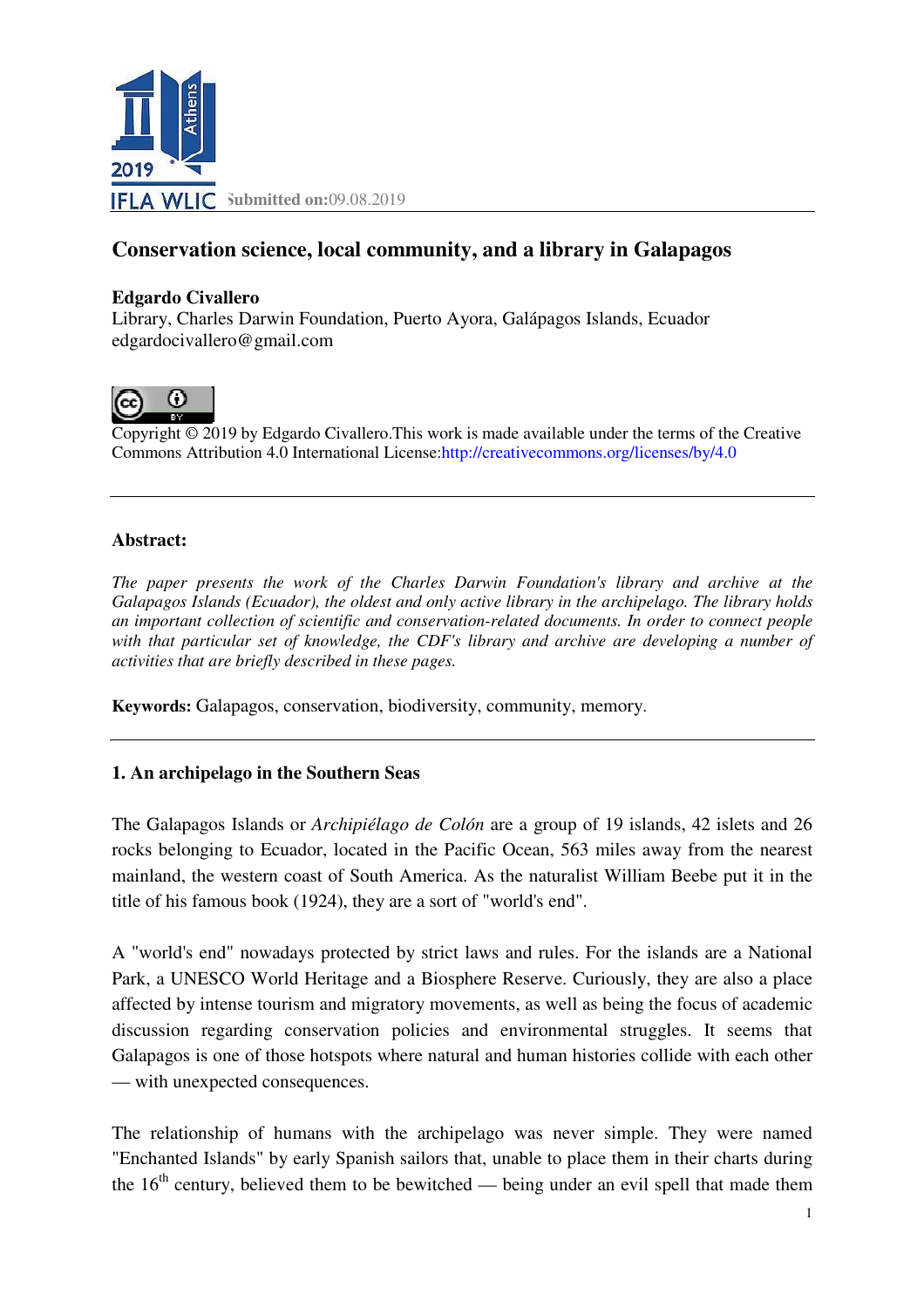appear and disappear. Herman Melville, the author of *Moby Dick* (and himself a sailor in one of the many whaler ships that hunted in Galapagos' waters), immortalized the nickname in one of his best literary works, *The Encantadas* (1854). His description of the islands was anything but flattering: he referred to them as "five-and-twenty heaps of cinders" in the middle of the sea. Charles Darwin, which turned Galapagos into the object of desire of the international community of conservationists and evolutionary biologists, was not kinder. In *The Voyage of the Beagle*, he spoke of scorched soils and bad-smelling bushes. Even the Spanish "discoverer" of Galapagos, a Dominic friar named Tomás de Berlanga, who accidentally reached the archipelago in 1535, spoke of the place as somewhere where God had made stones rain.

Galapagos is far from being the stereotypical tropical paradise: it is more of a volcanic outpost, with arid, rocky lowlands and a few misty highlands. Regardless of the harsh landscapes, they still are dream-like pieces of land: there, mangrove forests mix with huge prickly pears bushes, and black-as-coal basaltic flows sink into a sea populated by sharks and coral-reef's colorful fishes... The relative isolation of the islands and their particular location allowed them to become a sort of biological laboratory, inside which a very special flora and fauna survived: from the famous giant tortoises that gave Galapagos their name (from an old Spanish word meaning "turtles") and fed sailors and colonists for centuries, to marine iguanas, flightless cormorants, huge albatrosses and pelicans, forests of "daisy trees", equatorial sea lions and penguins, and much more. So much that they became the main subject of hundreds of field studies and research papers.

It is also a place with a very particular —sometimes even dark and tragic— human history: Incan legendary sailors share the pages of Galapagoan chronicles with Spanish *conquistadores*, pirates and privateers, whalers and seal hunters, prisoners and foremen, Robinsons and castaways... And, almost inevitably, Darwin, the "Beagle", and dozens of other scientific expeditions.

The interaction between that unique natural world and that particular human presence produced a conflictive history that is still unfolding, and lead to the creation of the preserved place the archipelago is today — and to conservation practices that are still being debated and tested.

## **2. A protected land**

The "bewitched" reputation the islands had among the Spaniards during the colonial period in Latin America allowed buccaneers and pirates to make them their safe haven during the  $17<sup>th</sup>$ and  $18<sup>th</sup>$  centuries; as a matter of fact, the author of the first map of the archipelago was an English privateer, William A. Cowley (1684). Pirates did not mind the aridness and desolation of the Galapagos. They appreciated the tortoises, though: as an example, Captain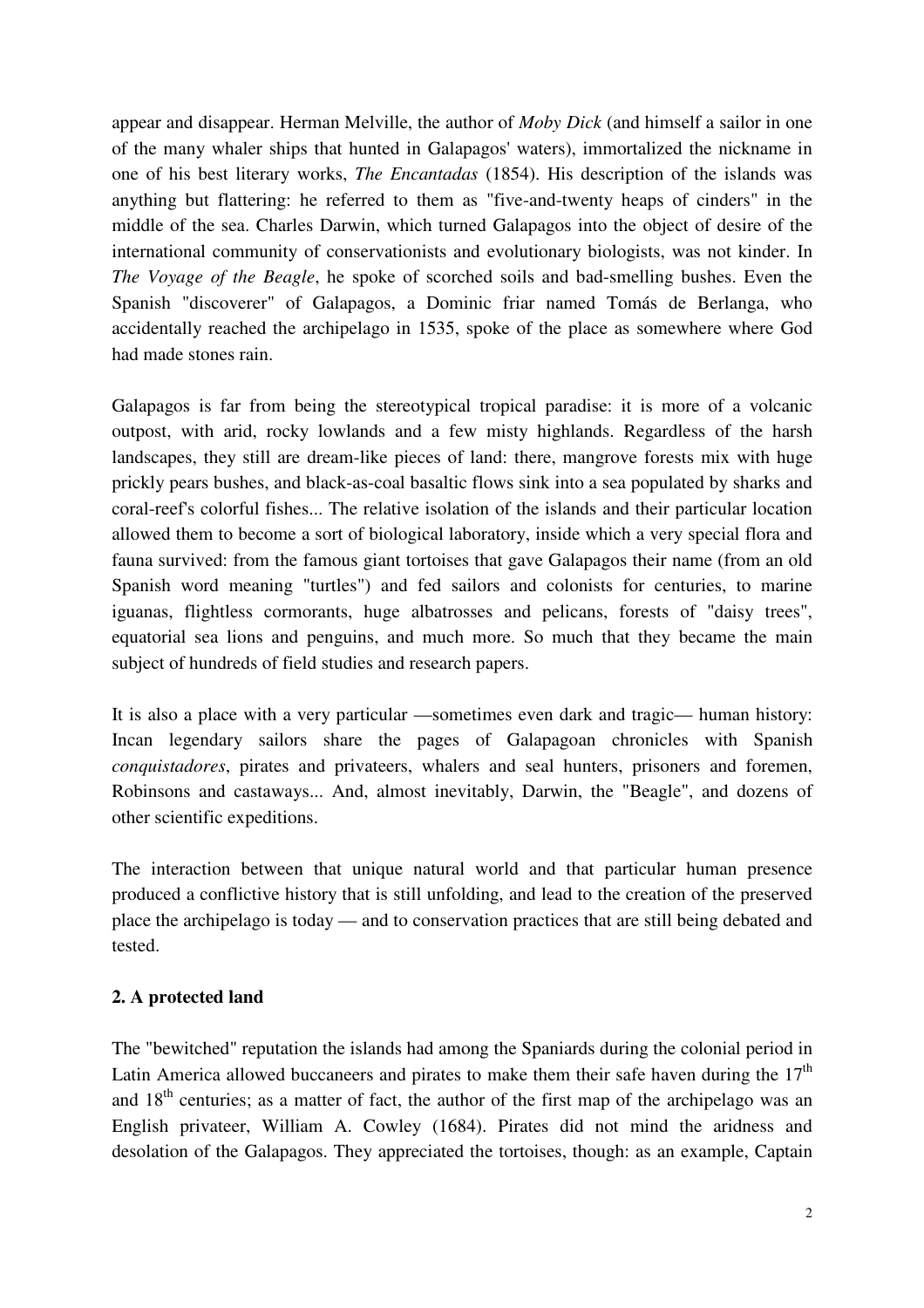William Dampier —the so-called "Pirate Naturalist"— spent three months there at the end of the  $17<sup>th</sup>$  century sustaining himself and his crew on the meat of those giant reptiles.

A hundred years later, after the end of the corsairs' era, their place was filled in by whalers and hunters. They used and abused the local natural resources to the level of nearly extinguishing some species. Thirty years after their arrival, when the sperm whales, the sea lions and the tortoises had almost disappeared, and penguins and iguanas were endangered, the hunting ships went away to overexploit other waters. The Galapagos became then a part of the Ecuadorian territory (1832) and, after Darwin's visit in 1835, a place for study and research.

During the last part of the  $19<sup>th</sup>$  century and the beginning of the  $20<sup>th</sup>$ , scientific expeditions visited the islands and predated on their fauna and flora to feed the seemingly insatiable hunger for specimens of Western zoos, museums and private natural history collections. At the same time, a good number of Ecuadorian colonists arrived from the mainland to work, under a slave-like regime, for ruthless landowners. This way, by 1930 the degradation of the Galapagoan landscapes was brutal. Besides the damage made by introduced domestic animals (goats, horses, cows), the colonists' overuse of the resources had carried most of the endemic species to the brink of extinction.

In 1958, the strong concern raised among the international scientific community about Galapagos' environments and their exploitation led to the creation of the Galapagos National Park by the Ecuadorian Government. The Park was officially inaugurated on July  $20<sup>th</sup>$ , 1959, covering the 97% of the archipelago's land surface. Three days later, the Charles Darwin Foundation for the Galapagos Isles (CDF) was created in Brussels, backed by UNESCO and the IUCN, to support the international conservation efforts. In 1960, and under harsh conditions, the CDF started building a Research Station near Puerto Ayora, in Santa Cruz Island. Inaugurated on January  $20<sup>th</sup>$ , 1964, the Charles Darwin Research Station (CDRS) became an international basis for scientists willing to carry out their studies on the islands, and a place for information to be collected on how to better protect the archipelago and all its inhabitants

Such a space needed a library. And, although it had existed unofficially since at least 1971, the "G. T. Corley Smith" library opened its doors in 1979.

## **3. A library in Galapagos**

The "G. T. Corley Smith" library is the CDF's official information repository. It houses both bibliographical collections (books, journals, reference texts, articles, theses, etc.) and the archive; this way, while illustrating the path walked by the CDF in its six decades of existence, it also encourages the discovery and exploration of new trails.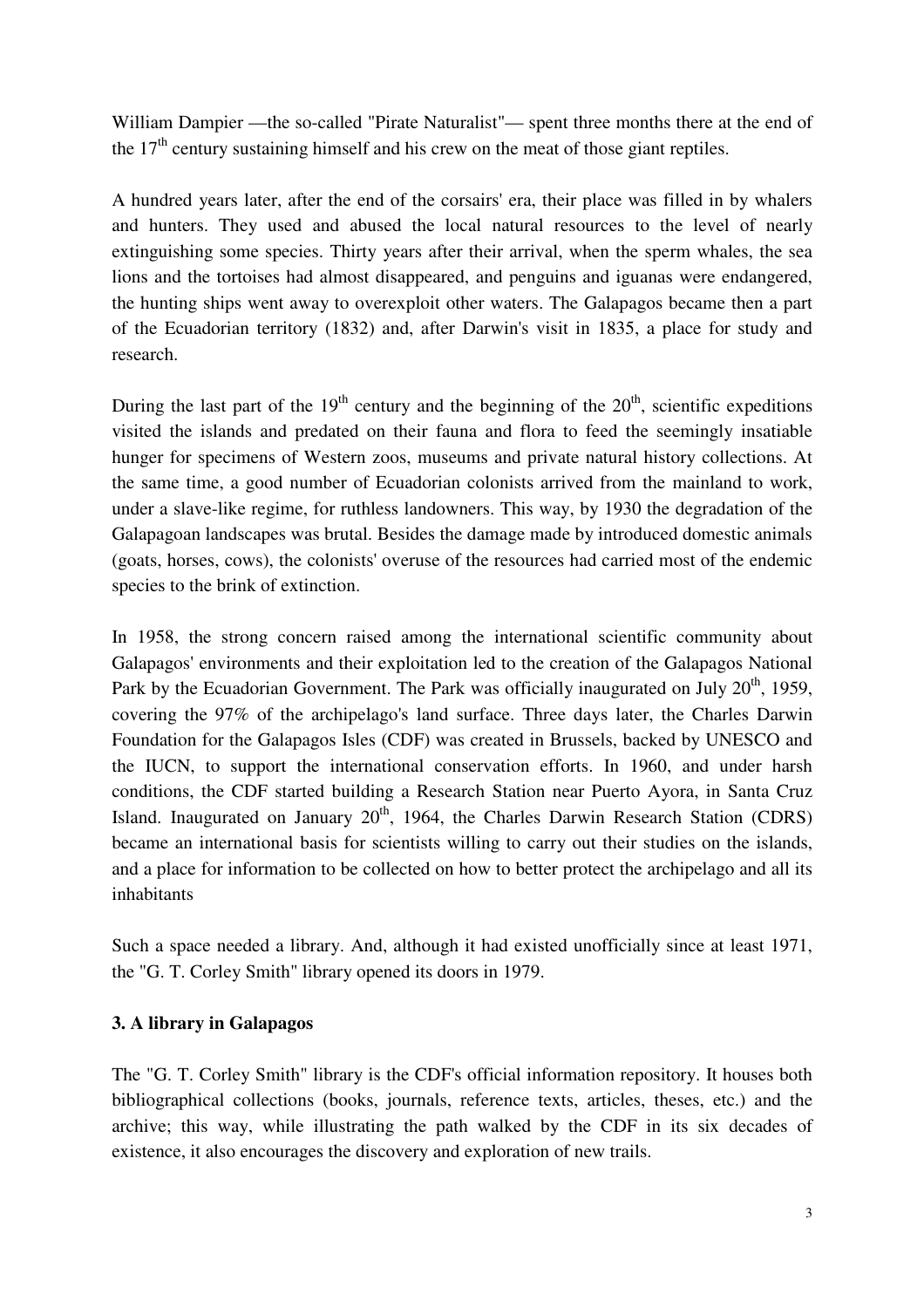Located at the heart of the CDRS, the library —the first permanent one in the archipelago, for a long time the only one, and currently the most important in terms of collections and activity— keeps and manages the most complete corpus of knowledge in the world about Galapagos and the scientific work developed in the islands up to the present.

The bibliographic collection is composed of a general collection, consisting mainly on textbooks on exact and natural sciences —with a particular emphasis on ecology, environmental conservation and biology—, a small journal collection, a reference section, the "Darwin" collection (texts by and about the famous British scientist), and two special collections: "Galapagos" and "Charles Darwin Foundation". Those two hold an important amount of the scientific knowledge produced about the islands, alongside many of the CDF's internal reports and guidelines.

The archive contains hundreds of valuable documents that make up the CDF's social memory and allow building the history of the institution and, at the same time, to produce an account of the scientific activity on the archipelago (a history, the one of science in Galapagos, still to be written). The archive collection is divided into two sections: textual and audiovisual. The former includes an old journal collection (1930-2000), architecture plans, historical and educational documents, administrative files, and manuscript notes produced by some of the many researchers who have worked at the Station. The latter holds, as implied by its name, photographs and slides, films, sound recordings, illustrations, posters, brochures, maps, diskettes, CDs and DVDs documenting the academic and research activities in Galapagos in general and at the Station in particular.

Due to the prevailing environmental conditions in the archipelago and the proximity of the sea, all collections are currently protected in controlled temperature and humidity environments.

The library provides specialized search, loan and reference services to resident and visiting scientists, volunteers, grantees and researchers. Likewise, it opens its doors to naturalist guides, National Park rangers, visitors, teachers, students of all levels, members of the local community and, in short, anyone who wishes to explore a unique set of knowledge.

Although the library operated at least since 1971 —the date of the earliest conserved inventory book—, it was officially inaugurated on October 28, 1979, in one of the first structures built at the Station. It was named after the British diplomat Gerard Thomas Corley Smith (1909-1997), who, upon retiring from his political activities, joined the CDF Board of Directors in 1969. Corley Smith left, as part of his legacy, the seed of the library that today bears his name.

The collections and their managers have changed over time, following the many socioeconomic and historical ups and downs that affected both the CDF and the Galapagos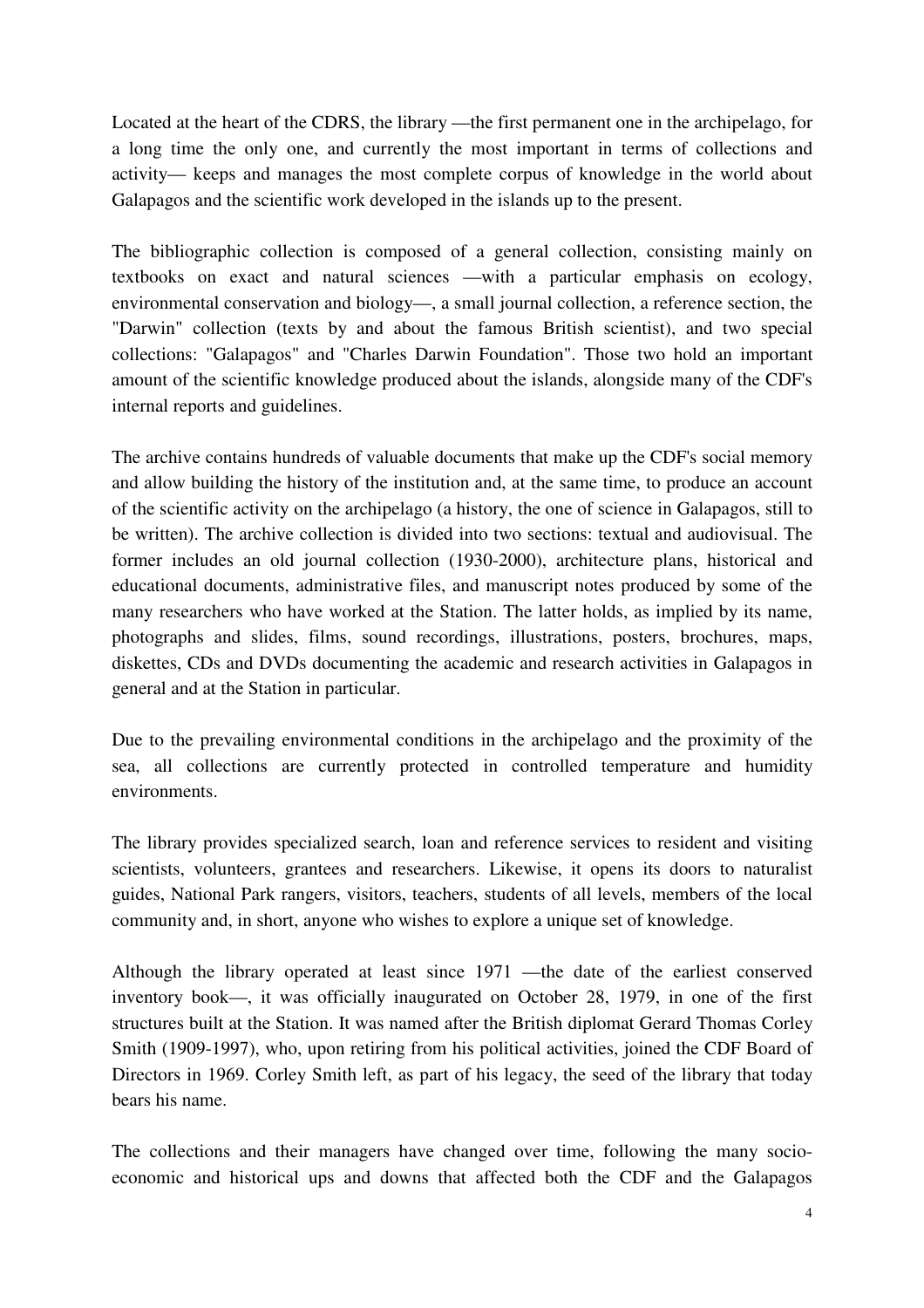Islands. But the library's mission has always been aligned with the institutional one: "to provide knowledge and assistance through scientific research and complementary action to ensure the conservation of the environment and biodiversity in the Galapagos Archipelago" (CDF, 2018).

The library has played and intends to keep playing an essential role in the development of environmental conservation activities in the archipelago, in the management and dissemination of scientific information, in the divulgation of strategic knowledge, and in the support to education and outreach programs.

## **4. Present work**

Nowadays, the library functions as the CDF's main space for knowledge management and dissemination. As expressed in the *Strategic Plan for the Library 2018-2019* (unpublished):

The mission of the CDF Library is to manage knowledge to support Galapagos conservation and the well-being of the archipelago's inhabitants. Its vision focuses on becoming an information unit that builds open, sustainable and plural spaces where knowledge nurtures reflection, commitment and action. Its central value is to serve as a connection channel with knowledge.

Taking into account its vision, the "G. T. Corley Smith" library aims at becoming a meeting place between the scientific knowledge produced by the CDF's professionals, and the Galapagos society. At the same time, it intends to support reading skills among the younger Galapagoan generations, to encourage knowledge and multimedia production, and to include innovative approaches to the work done by scientists (e.g. citizen science, digital humanities, etc.).

To this end, the library has embarked on a series of projects to be developed in the short and medium term, building a two-fold line of work: "History" and "Outreach".

The "History" part of the library work focuses specifically on the content of the CDF's archive. The documents that make up that collection are being inventoried, cataloged, classified, indexed, processed, repaired whenever necessary, and slowly digitized. The result of the digitization project will be a virtual collection that, when completed, will include hundreds of elements such as field notes, reports, posters, photographs, slides, etc., narrating the history of CDF and the science in Galapagos — as well as picturing the social memory of the local community. This digital collection will be connected with other CDF's databases in a unique online platform, called *Galapagueana*, which will also include the complete "Bibliography of Galápagos" and the outcomes of the Oral History and Documentary Film projects, both aimed at gathering information and knowledge never registered before on physical media.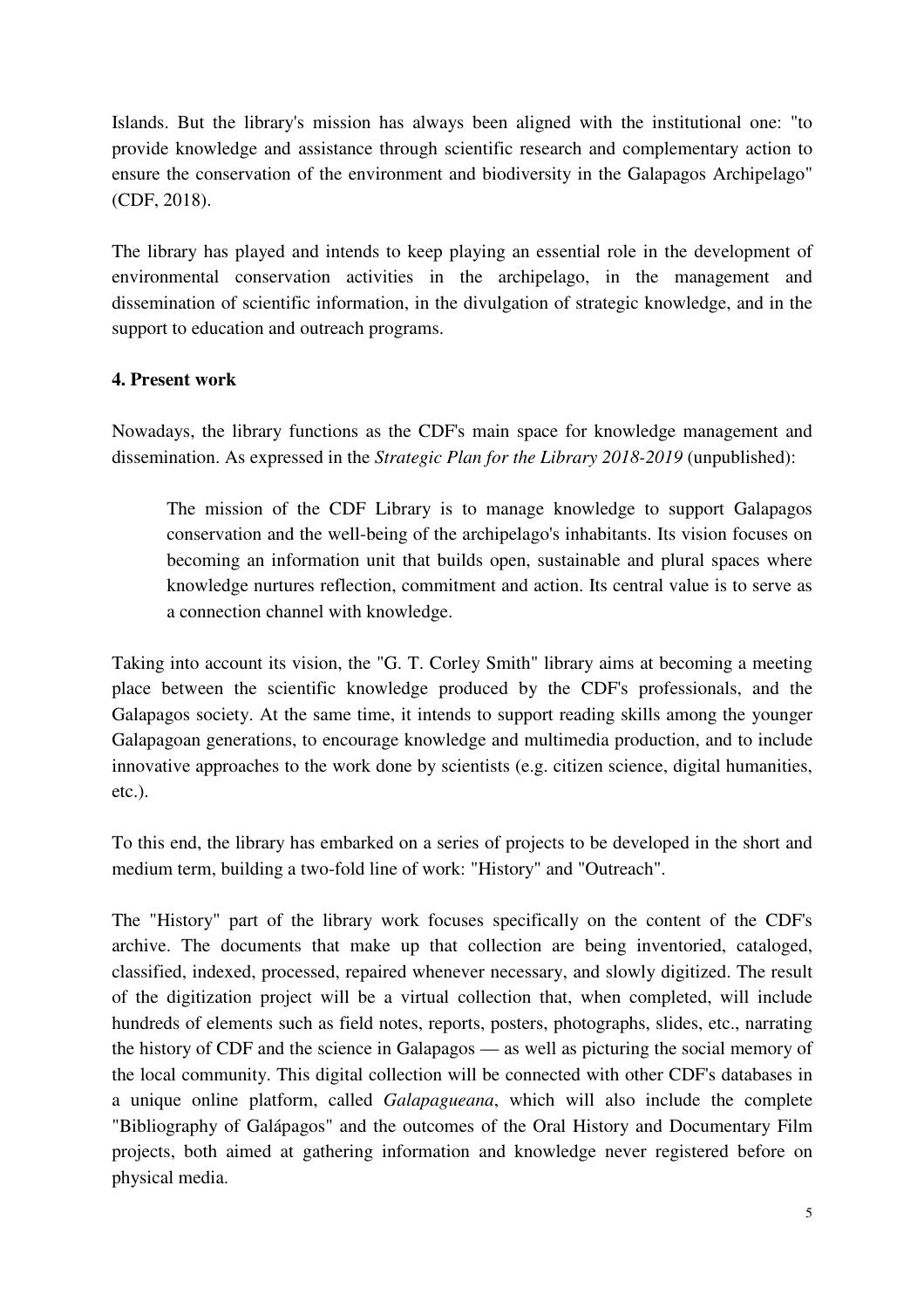The projects that make up the "Outreach" part address the very important and long neglected social side of biodiversity conservation and environmental protection. The strongest component of any conservation project lies in the transfer of knowledge and information to the local community, as well as in environmental education (see e.g. Goldman, 1998, and Brechin et al., 2003); libraries and the knowledge they manage are essential pieces in both processes (see IFLA, 2018). Accordingly, the "G. T. Corley Smith" library intends to establish solid links with the local society in all the populated islands of the archipelago, to support education and citizen science, to promote training (e.g. for naturalist guides and National Park rangers), and to raise awareness about conservation among the general public, including tourists.

To achieve this goal, a number of projects are being carried out. Probably the most important one at the moment is the "Traveling libraries" initiative, first of its kind in Ecuador and Galapagos: collection of carefully selected documents are being sent to different places in the islands inside suitcases, to be used and even become the seeds for future libraries (there is a practically absolute absence of libraries in the archipelago). Each collection includes up-todate scientific papers, guides, textbooks and digital documents, but also Latin American literature, multimedia and school books. As basic as it sounds, it is an innovative way to address a huge problem in Galapagos —lack of libraries and distribution channels for updated information—, and it is being very well received by the final users. Thanks to this action, the role of CDF as a center for knowledge production and dissemination is being strengthened, as well as the relationship between the institution and the society at large: trust bonds are being built, and new projects are being designed in a collaborative way.

Other projects include the reproduction of discontinued CDF's documents for their free distribution; collaboration with primary schools in the islands to support access to information, reading / writing / research skills, and environmental education; support to emerging citizen science activities; production of handmade cardboard books (*libros cartoneros*); and a long and exciting "etcetera" that foster interactions between the "G. T. Corley Smith" library and the Galapagoan society, and help the library staff to identify information-related problems and expectations.

#### **5. Paths to the future**

Even if the activities presented here are nothing new on an international context, they actually are when considering the local context of isolation and oblivion, lack of resources and social issues. Working in a place as protected as Galapagos (a National Park, a UNESCO World Heritage and a Biosphere Reserve) is challenging as well, with so many actors participating in the political arena, and so many conflicting interests. What for other libraries may represent a small, easy step, in the archipelago becomes a huge, time-consuming one, and many barriers need to be overcome in order to facilitate dialogue, including the one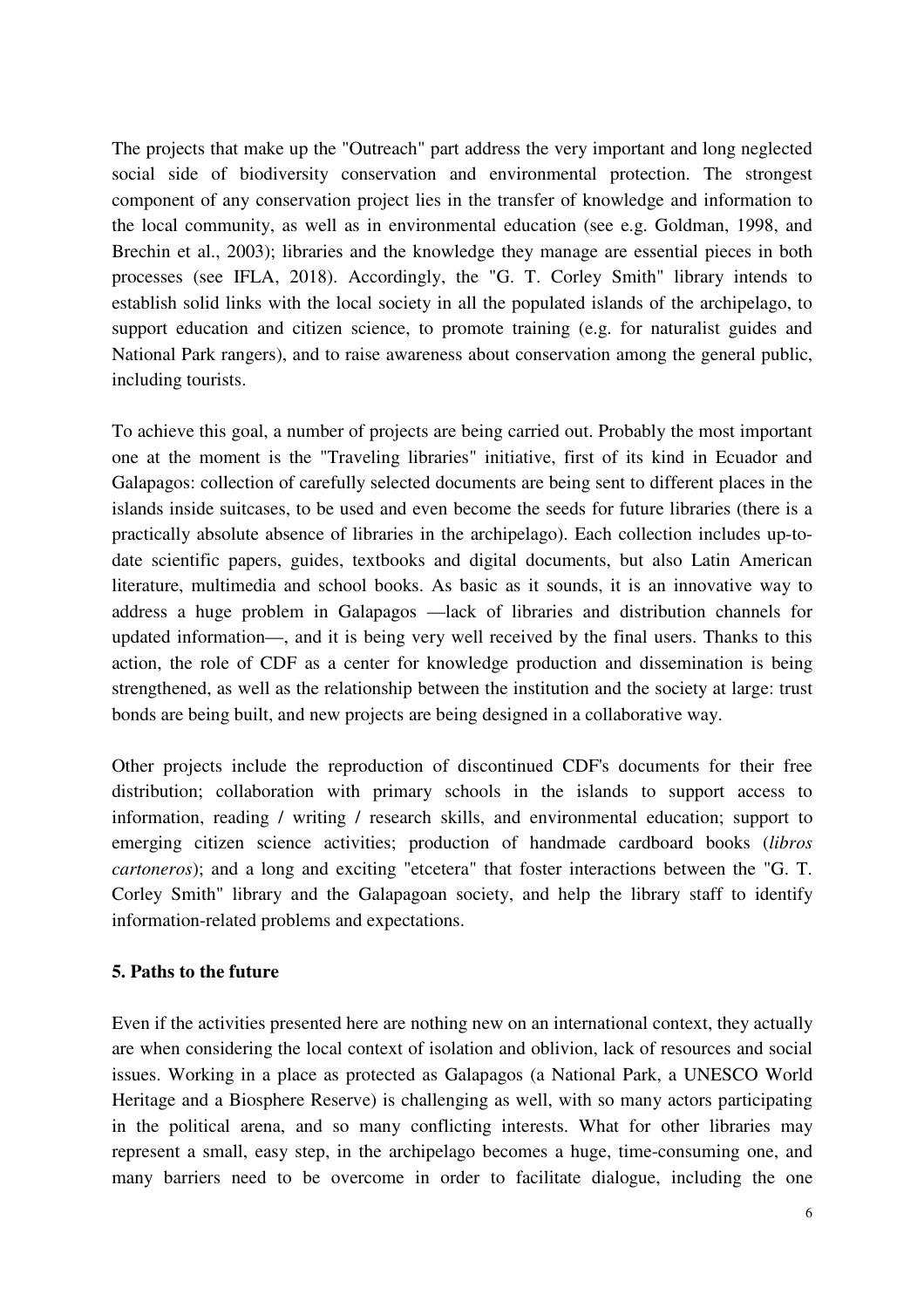separating scientists, conservationists and environmental activists from the local population — two human groups with different (sometimes even opposed) interests, thoughts and perspectives. As stated above, the human history in Galapagos has always been a difficult one, a real rollercoaster of events, struggles and diverging opinions and actions.

What may be seen as a handful of problems can also be understood as a window of opportunity and as a field laboratory for Library and Information Sciences to be applied, explored and tested. Hot topics like the interaction between sustainability, information and society, or the role of knowledge in conservation programs, or even categories like social justice, degrowth, human rights and equity, can be researched here. The construction of social memory and local identities, and the political role of libraries as institutional repositories, are also subjects that can be investigated.

The "G. T. Corley Smith" library will continue to explore ways to disseminate knowledge as innovative as possible. The traditional collection of documents (books, journals, etc.) is being progressively linked to the CDF's collections of biological specimens, in order to add an extra value to both of them and to help people make sense of the meaning of scientific activity and understand the environmental reality they live in. At the same time, as already mentioned, the library collection is being linked to the audiovisual and historical archive, which allow the scientific work to be put in context, and to be approached in a more graphic way. An Oral History project is planned to add more context and information to the entire ensemble by collecting the experiences of the local society about conservation in the Galapagos. And the results of the interaction of all these pieces is planned to be delivered to the resident community through a number of well-designed services, including blog posts and use of social media, reading promotion, radio shows, and other outreach activities.

Looking for innovative ways to provide services to its users —but without losing its scientific identity— the "G. T. Corley Smith" library will strive to add links to its official four-decade history, and steps to those already given by all those who, in a way or another, put their grain of sand to build and organize the current collection and services. All in pursuit of the conservation of a unique natural space, with a history full of transformations, lights and shades, and a future yet to be defined.

#### **6. Quoted references**

Brechin, Steven R. *et al.* (eds.) (2003). *Contested Nature: Promoting International Biodiversity with Social Justice in the Twenty-first Century*. New York: State University of New York Press.

Charles Darwin Foundation (2018). *Executive Summary – Annual Report 2017 and 2018 Preview*. Santa Cruz, Galápagos: CDF.